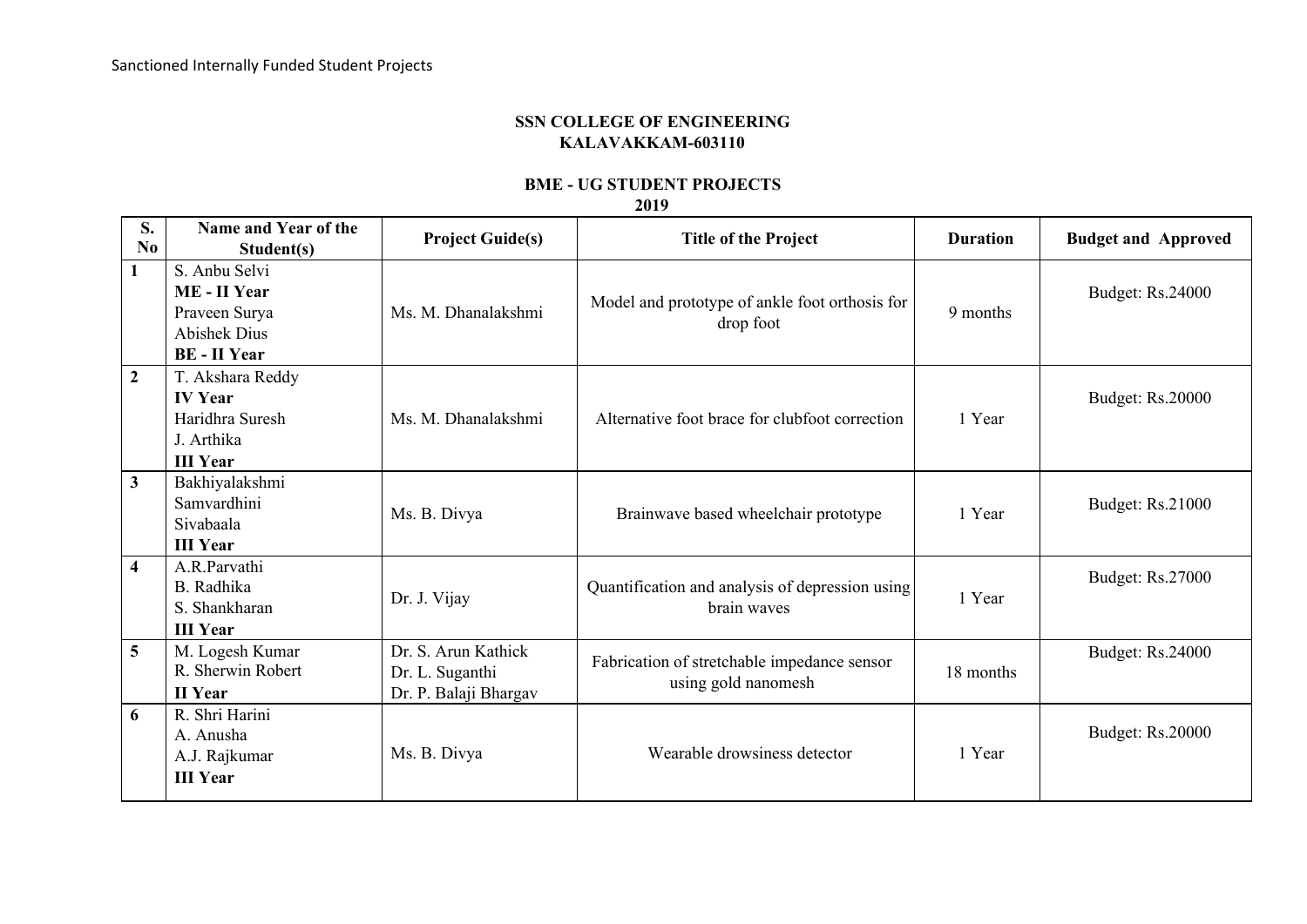| 7  | G. Poornima<br><b>II</b> Year                                                                                  | Dr. R. Subashini<br><b>BME</b><br>Dr. R. Govindaraj<br><b>SSN RC</b>              | Synthesis and analysis of nanochitosan and<br>silver nanoparticle incorporated glass<br>ionomer cement | 2 Years   | <b>Budget: Rs.24000</b> |
|----|----------------------------------------------------------------------------------------------------------------|-----------------------------------------------------------------------------------|--------------------------------------------------------------------------------------------------------|-----------|-------------------------|
| 8  | Divya Rajesh Kannan<br>Varsha Seshadri<br>Yuvasri Asokan<br>II Year                                            | Ms. R. Nithya                                                                     | Stress analysis using salivary cortisol levels                                                         | 1 Year    | <b>Budget: Rs.25000</b> |
| 9  | Sockalingam<br>Saravanan<br>R. Bhargav<br><b>II</b> Year                                                       | Dr. L. Suganthi                                                                   | IoT-Enabled health monitoring and assistive<br>systems for elderly and disabled people                 | 18 months | <b>Budget: Rs.24000</b> |
| 10 | S. Sonali<br>P. Vanthana<br><b>III</b> Year                                                                    | Dr. K. Nirmala<br>Dr. L. Suganthi<br>Dr. R. Govindaraj SSN RC                     | Biochemical sensing system for the detection of<br>creatinine level                                    | 18 months | <b>Budget: Rs.24000</b> |
| 11 | M.C. Sai Kavya<br>Neharika<br>Rebecca Maria<br>Gnanamuttu<br>P. Aishwarya<br>Ponni Meghna<br>Govind<br>II Year | Dr. Sachin Gaurishankar<br>Sarate<br>Ms. M. Dhanalakshmi<br>Dr. M. Anbu Selvi ECE | Wireless charging of medical implants                                                                  | 10 months | <b>Budget: Rs.24000</b> |

**2018**

| N <sub>o</sub> | <b>Name and Year of the Students</b> | <b>Project Guide(s)</b> | Title of the project | <b>Duration</b> | <b>Budget</b> |
|----------------|--------------------------------------|-------------------------|----------------------|-----------------|---------------|
|----------------|--------------------------------------|-------------------------|----------------------|-----------------|---------------|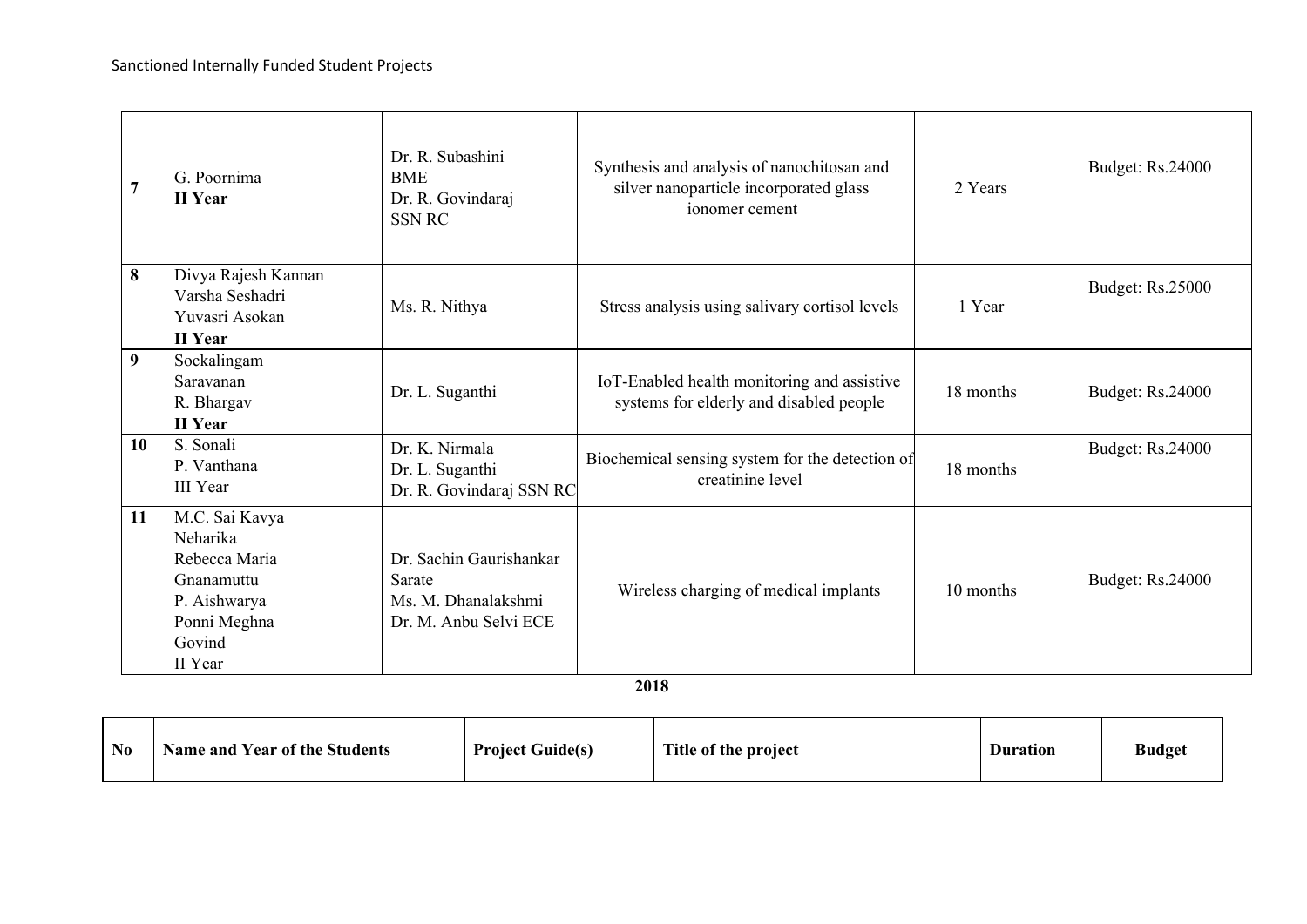|                         | N.Nanthini(II BME)<br>R.Janaki (II BME)                                                                                                                         | Dr.Sachin Gaurishankar<br>Sarate | Automatic eye drop Dispenser                                                                                                                  | 12 months | Rs.18,000 |
|-------------------------|-----------------------------------------------------------------------------------------------------------------------------------------------------------------|----------------------------------|-----------------------------------------------------------------------------------------------------------------------------------------------|-----------|-----------|
| $\mathbf{2}$            | S.Viswanath(IV BME)<br>Janani.M(II BME)<br>Saranya (II BME)                                                                                                     | Dr.R.Subashini                   | Portable power generating microbial fuel<br>cell                                                                                              | 12 months | Rs.25,000 |
| 3 <sup>1</sup>          | Prem Aravindan. J(III BME)<br>Aishwarya.R(III BME)<br>DurgaadeviS.E(III BME)<br>Sandhanakrishnan.R(III BME)                                                     | Dr.S.Bagyaraj                    | Wearable device for detecting hypertension,<br>hypotension and drug delivery system                                                           | 10 months | Rs.10,000 |
| $\overline{\mathbf{4}}$ | S. Santhosh (III BME), Venkatakrishnan<br>(III BME) Sudharshan R. (III BME)<br>Saisrinivasan Patrick. A(III BME), Joseph<br>S. (III BME)<br>Prashanth (III BME) | Dr. S. Bagyaraj                  | EEG based brain computer interface for<br>prosthetic hand control                                                                             | 12 months | Rs.27500  |
| 5 <sup>5</sup>          | P.Kawya (IIIBME)<br>S.Srija (III BME)                                                                                                                           | Ms.M.Dhanalakshmi                | Wearable reader for visually impaired<br>people                                                                                               | 12 months | Rs.20,000 |
| 6                       | Anupam Bhaskarbhatta(III BME)<br>Arvindh Swaminathan M B(III BME)                                                                                               | Ms.B.Divya<br>Dr.Sachin Sarate   | An Ankle foot orthotic device Integrated<br>wuth A Functional Electrical Stimulation<br>unit to assist and improve walking for a Foot<br>drop | 10 months | Rs.23,000 |
|                         | D.Sutheshnna(III BME)<br>T.S.Subhasri (II BME)<br>R.Aarthi(II BME)<br>R.Srinithi(II BM)                                                                         | Ms.R.Nithya                      | Automatic writing stylus for visually<br>challenged                                                                                           | 12 months | Rs.20,000 |

## **2017**

| N <sub>0</sub> | Name and Year of the<br><b>Students</b> | <b>Project Guide(s)</b> | Title of the project                      | <b>Duration</b> | <b>Budget and items</b><br>approved |
|----------------|-----------------------------------------|-------------------------|-------------------------------------------|-----------------|-------------------------------------|
|                | G. Praveen Kumar (III Year)             | Dr. L. Suganthi         | Six-lead EGG procurement belt for gastric | year            | Budget: Rs.23000                    |
|                | R. Asha (III Year)                      | Ms. B. Divya            | oddities                                  |                 |                                     |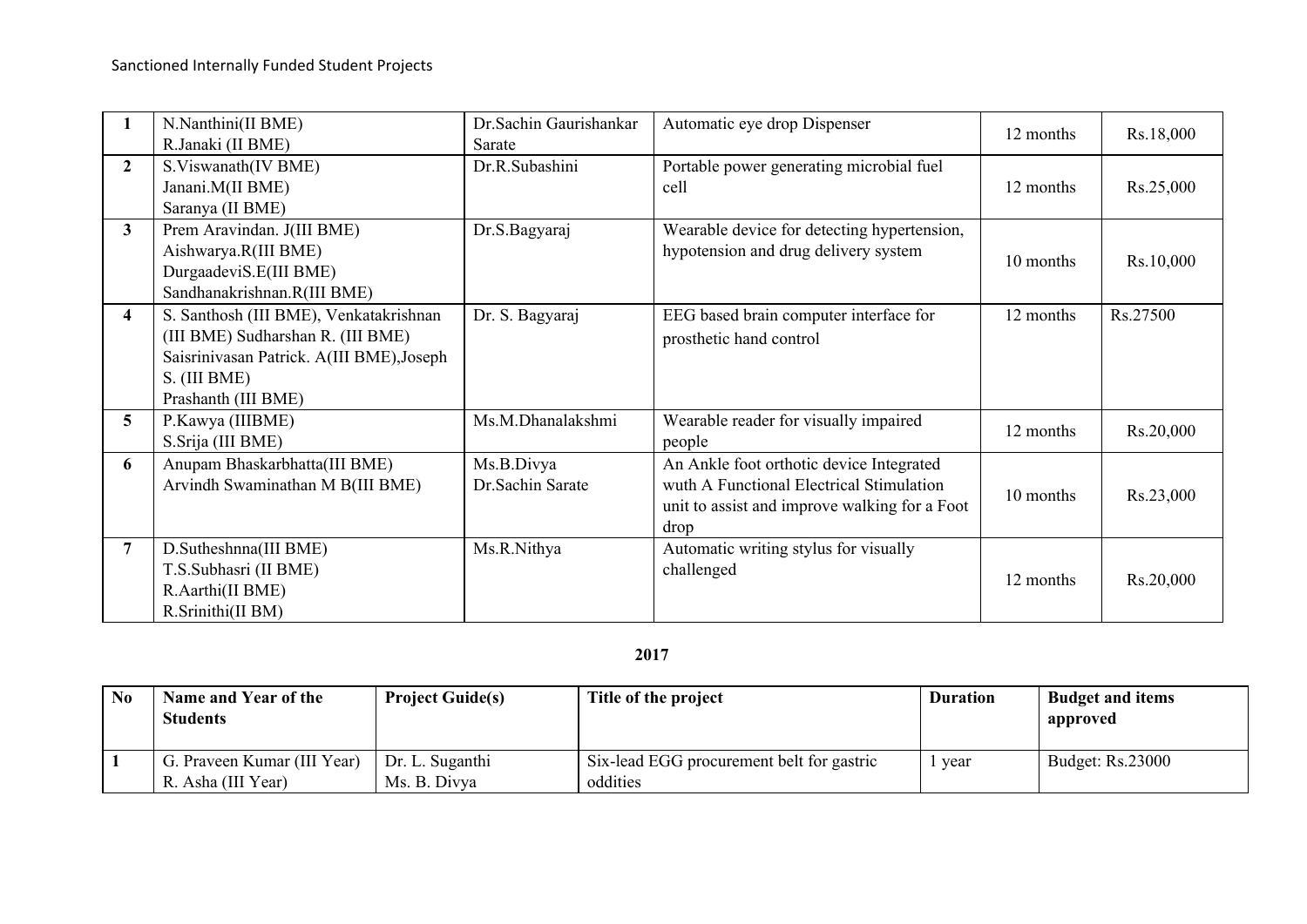|                 | B. Sangeetha (III Year)<br>S. Om Prakash (III Year)                                                       |                                              |                                                                                                                                                                                 |           |                         |
|-----------------|-----------------------------------------------------------------------------------------------------------|----------------------------------------------|---------------------------------------------------------------------------------------------------------------------------------------------------------------------------------|-----------|-------------------------|
| $\overline{2}$  | R. Viswath Narayanan<br>(III Year)<br>D. Yaamini (III Year)                                               | Dr. A. Kavitha (BME)<br>Ms. S. Vidhusha (IT) | Development of VR environment for autistic<br>children                                                                                                                          | 6 months  | <b>Budget: Rs.25000</b> |
| $\mathbf{3}$    | S. Viswanath (III Year)<br>S. Apurva (III Year)                                                           | Dr. R. Subashini                             | Orthopedic belt using sodium acetate crystals                                                                                                                                   | 8 months  | <b>Budget: Rs.20000</b> |
| 4               | V.K. Kavya (II Year)<br>Suhashine Sukumar (II Year)<br>Vignesh Rudran (II Year)                           | Dr. S. Bagyaraj                              | Jugular venous pressure measuring device                                                                                                                                        | 10 months | <b>Budget: Rs.20000</b> |
| $5\phantom{.0}$ | R. Abarna (III Year)<br>M. Kirthana (III Year)                                                            | Ms. M. Dhanalakshmi                          | Ultrasonic belt with voice playback for<br>visually challenged                                                                                                                  | 6 months  | <b>Budget: Rs.20000</b> |
| 6               | R.P. Subramanian (II Year)<br>R. Yohanya (II Year)<br>S. Sathis Kumar (II Year)                           | Dr. S. Arun Karthick                         | Biocompatibility of astaxanthin on the<br>structural, optical, antimicrobial and anticancer<br>properties of ZnO and CeO <sub>2</sub> nanoparticles<br>prepared by green method | 9 months  | <b>Budget: Rs.20000</b> |
| 7               | S. Ishaa Samyuktha (II Year)<br>T. Akshara Reddy<br>(II Year)                                             | Dr. R. Subashini<br>Ms. K. Nirmala           | An automated pre transfusion test based on<br>image processing                                                                                                                  | 8 months  | <b>Budget: Rs.15000</b> |
| 8               | K. Arun Kumar (III Year)<br>P.G. Pavithran (III Year)                                                     | Dr. S. Bagyaraj                              | Development and testing of command prompt<br>assist device for locked in syndrome patients                                                                                      | 1 year    | <b>Budget: Rs.25000</b> |
| 9               | K.R. Anjana (III Year)<br>K. Anuharshini (III Year)<br>M. Sivaranjani (III Year)<br>M. Sowmiya (III Year) | Dr. J. Vijay                                 | An indigenous pulse diagnosis system for<br>siddha medicine                                                                                                                     | 7 months  | <b>Budget: Rs.15000</b> |